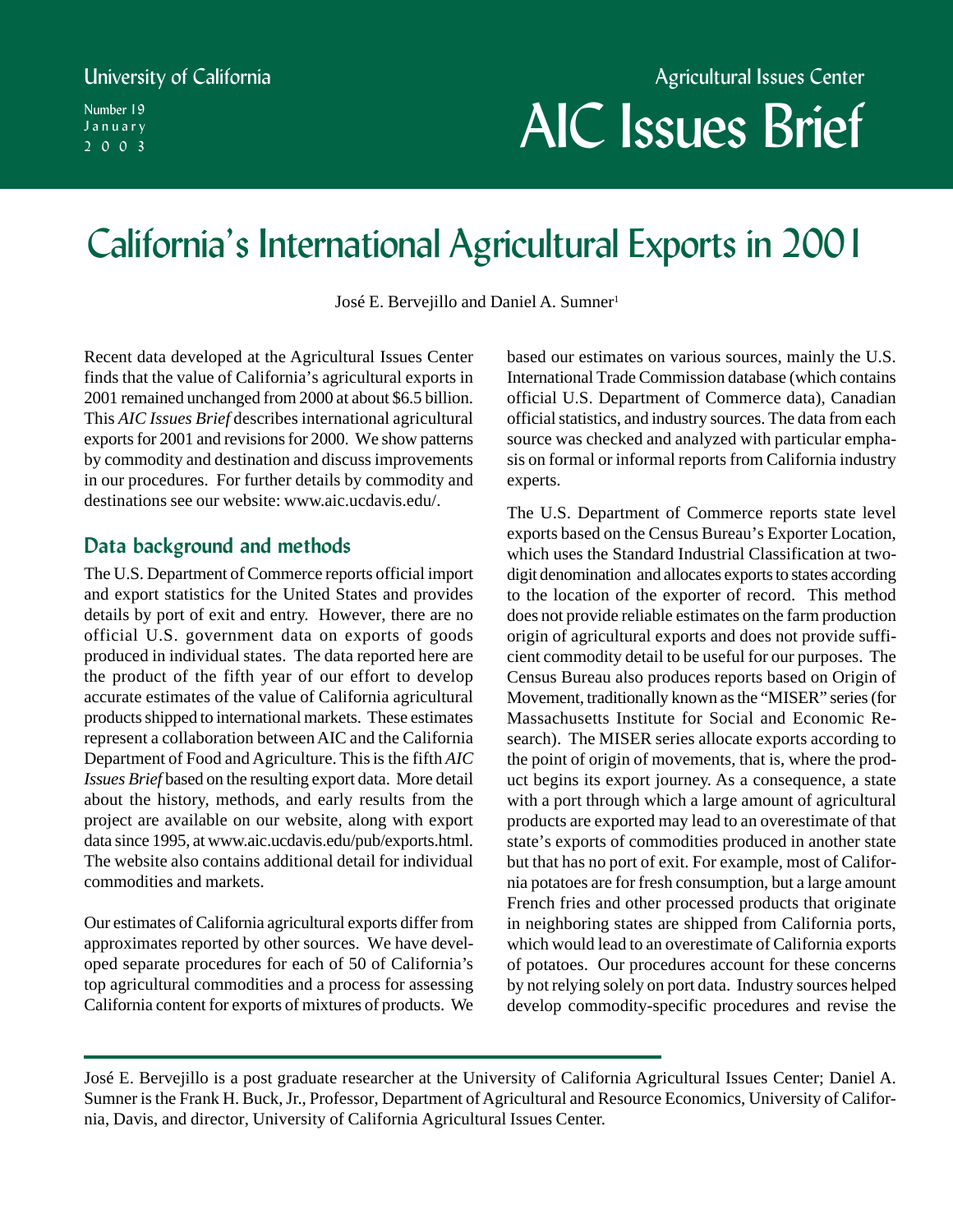methods as new data becomes available and trade flows change.

To gather dairy export data we used a survey of 139 dairy processing firms that operate in California and followed-up by telephone to clarify responses. Again this year we worked with the CDFA Milk Pooling Branch and industry sources to improve the survey questions and coverage.

#### Agricultural Exports in 2001

While California agricultural export value remained almost unchanged from 2000 to 2001, U.S. agricultural exports increased somewhat, so that California's share of U.S. agricultural exports decreased from about 12.8 percent by about half of a percent point, to 12.3 percent. This represents a somewhat smaller share than California represents in national agricultural production.

Table 1 provides the agricultural product specifics for exports by commodity for 2001 and 2000 (revised). We divide the exports into the top 50 agricultural products by export value and a second category comprised of smaller commodities, mixtures of commodities and other agricultural products for which the commodity composition is difficult to separate. Of the \$6.5 billion in exports in 2001, \$5.35 billion was associated with these 50 principle commodities and the remaining \$1.17 billion was associated with other products and composites.

Table 1 shows that ranking for the top 10 export products did not change from year 2000 and almonds and cotton are again the top two export products. However note that if the four grape export products—wine, table grapes, raisins and grape juice—are combined, as they are for most other farm commodities, the total value of grape exports are more than \$1 billion, easily topping the list. Total value of exports of the grape industry, showed little change in export value. Wine export decline was offset by an increase in table grapes exports. Cotton exports did not change significantly in dollar terms despite an increased volume of about 9 percent. Cotton exports remain well below the 1995- 99 average annual value, which was approximately \$827 million. Overall, the top 10 products account for two-thirds of total export value of the 50 principle commodities and more than half of all agricultural exports.

Table 1 also shows that 21 out of the 50 principal export products increased in export value from 2000,

while 27 products decreased their export value. The change in value is the product of changes in export quantity and export unit value or price. For many export commodities prices were low in 2001, so a decline in export value may occur even if quantity exported was up.

Figure 1 shows the share of total export value by commodity group in 2001. This pattern has changed little in recent years with a gradual shift to more fruit and nut exports and a lower share for field crops. Together, fruits, wine, tree-nuts and vegetables accounted for about 56 percent of the state's total agricultural export value. Fruit and tree-nuts accounted for a higher share of California's export value than the state's production value, while vegetables accounted for a lower share. Note that most of the Mixture and Others category is comprised of highly processed products and is hard to separate into individual commodities. It also tends to have a high off-farm component of value exported.

#### International Destinations

Table 2 shows export distribution by commodity group to the major countries or regions. The distribution of exports by destination is based on 42 commodities the top 36 export commodities plus 6 additional commodities for which reliable data on export destinations were available. No reliable destination data is available for eight commodities with relatively low export values, or for the exports of the mixtures and other commodities categories. Using these data East Asia was the top export region again in 2001, receiving about 40 percent of the total export value, one percent point higher than in 2000. Within East Asia, Japan accounts for slightly less than half of the exports to the region. The second most important export region is North America, with 29 percent of the total. Within North America, Canada, accounts for 22 percent of exports and Mexico accounts for seven percent. Europe is the third most important destination with almost all European exports shipped to the 15 countries of the European Union. These three top regions account for 90 percent of exports.

Table 2 also provides export destination by commodity group. East Asia received more than 60 percent of animal product exports, 56 percent of field crops exports, and about half of fruit exports. North America accounted for 70 percent of vegetable exports, and Europe almost two-thirds of wine exports and about half of tree-nut exports. While some commodities are shipped mostly to a single destination, such as bell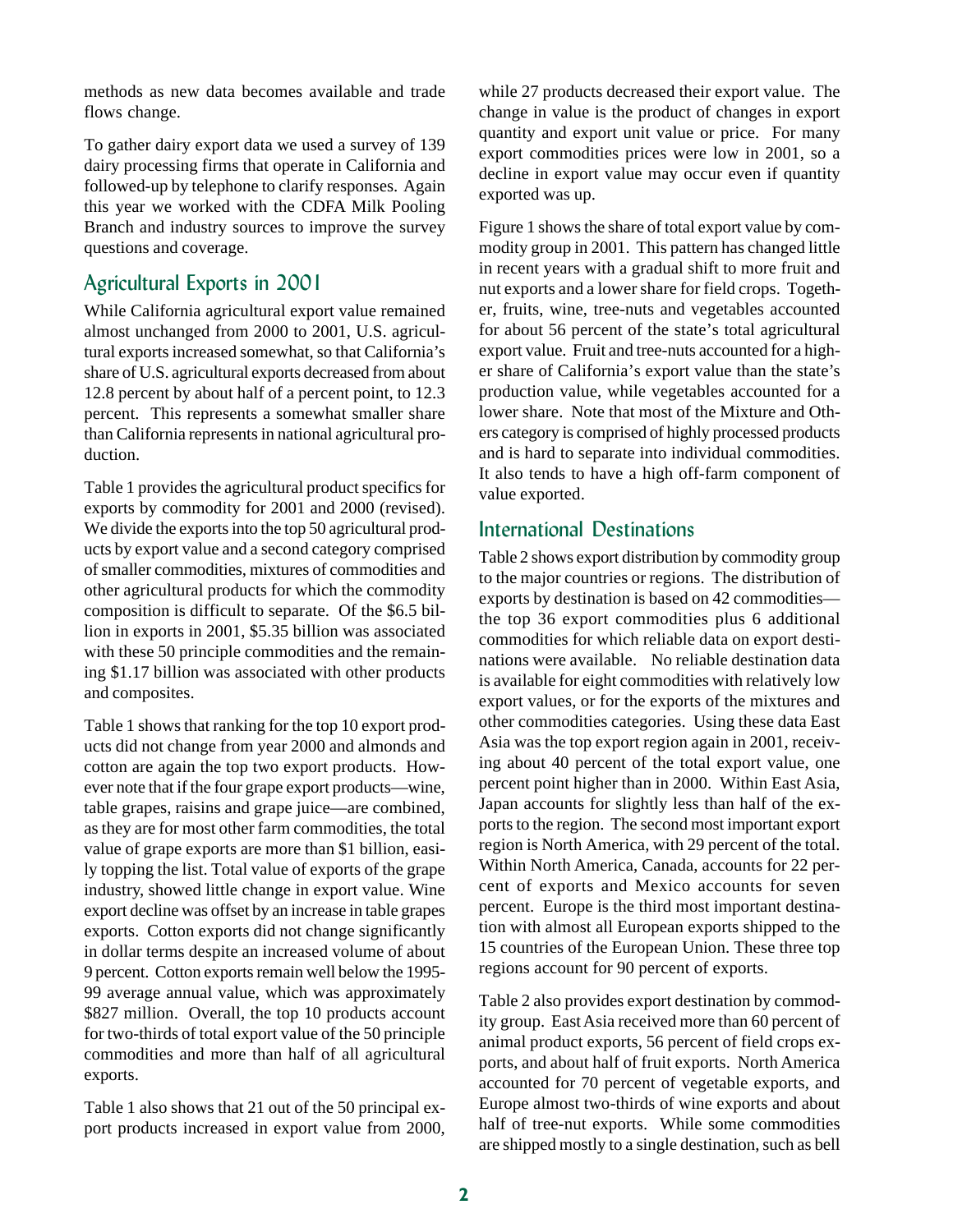| Commodity                    | 2001<br>Rank   | Export Value<br>\$ million | 2000<br>Rank   | Export Value<br>\$ million | % Change<br>$2000 - 2001$ <sup>1</sup> |
|------------------------------|----------------|----------------------------|----------------|----------------------------|----------------------------------------|
| Almonds                      | $\mathbf 1$    | 685.6                      | $\mathbf{1}$   | 662.4                      | 3                                      |
| Cotton                       | $\overline{2}$ | 604.5                      | $\overline{2}$ | 606.7                      | $\mathbf{0}$                           |
| Wine                         | 3              | 470.9                      | 3              | 499.3                      | -6                                     |
| Table Grapes                 | $\overline{4}$ | 394.5                      | $\overline{4}$ | 363.4                      | 9                                      |
| Dairy                        | 5              | 338.4                      | 5              | 347.6                      | $-3$                                   |
| Oranges                      | 6              | 297.5                      | 6              | 298.1                      | $\mathbf{0}$                           |
| Tomatoes, Processed          | $\overline{7}$ | 211.7                      | $\overline{7}$ | 207.7                      | $\overline{2}$                         |
| Walnuts                      | 8              | 179.1                      | 8              | 169.3                      | 6                                      |
| Rice                         | 9              | 166.4                      | 9              | 167.3                      | $-1$                                   |
| Beef and Products            | 10             | 154.8                      | 10             | 162.9                      | $-5$                                   |
| Prunes                       | 11             | 149.5                      | 13             | 140.3                      | $\overline{7}$                         |
| Raisins                      | 12             | 144.1                      | 12             | 145.9                      | $-1$                                   |
| Lettuce                      | 13             | 142.6                      | 11             | 156.0                      | $-9$                                   |
| Strawberries                 | 14             | 136.1                      | 14             | 138.7                      | $-2$                                   |
| Peaches/Nectarines           | 15             | 118.7                      | 16             | 106.1                      | 12                                     |
| Pistachios                   | 16             | 108.9                      | 17             | 97.9                       | 11                                     |
| Broccoli                     | 17             | 89.2                       | 15             | 114.3                      | $-22$                                  |
| Hay                          | 18             | 86.3                       | 18             | 93.6                       | $-8$                                   |
| Lemons                       | 19             | 74.7                       | 19             | 79.5                       | $-6$                                   |
| Carrots                      | 20             | 68.0                       | 21             | 58.2                       | 17                                     |
| Cherries                     | 21             | 63.7                       | 28             | 42.2                       | 51                                     |
| Tomatoes, Fresh <sup>2</sup> | 22             | 56.6                       | 20             | 72.6                       | $-22$                                  |
| Plums                        | 23             | 53.5                       | 23             | 54.4                       | $-2$                                   |
| Celery                       | 24             | 46.0                       | 22             | 55.2                       | $-17$                                  |
| Cauliflower                  | 25             | 45.5                       | 25             | 44.9                       | $\mathbf 1$                            |
| Onions                       | 26             | 40.8                       | 27             | 43.1                       | $-5$                                   |
| Flowers and Nursery          | 27             | 39.7                       | 26             | 43.3                       | $-8$                                   |
| Melons                       | 28             | 39.3                       | 29             | 40.5                       | $-3$                                   |

### Table 1. California Agricultural Export Values and Rankings, 2000-2001

 $\overline{a}$ 

 $\overline{\mathcal{E}}$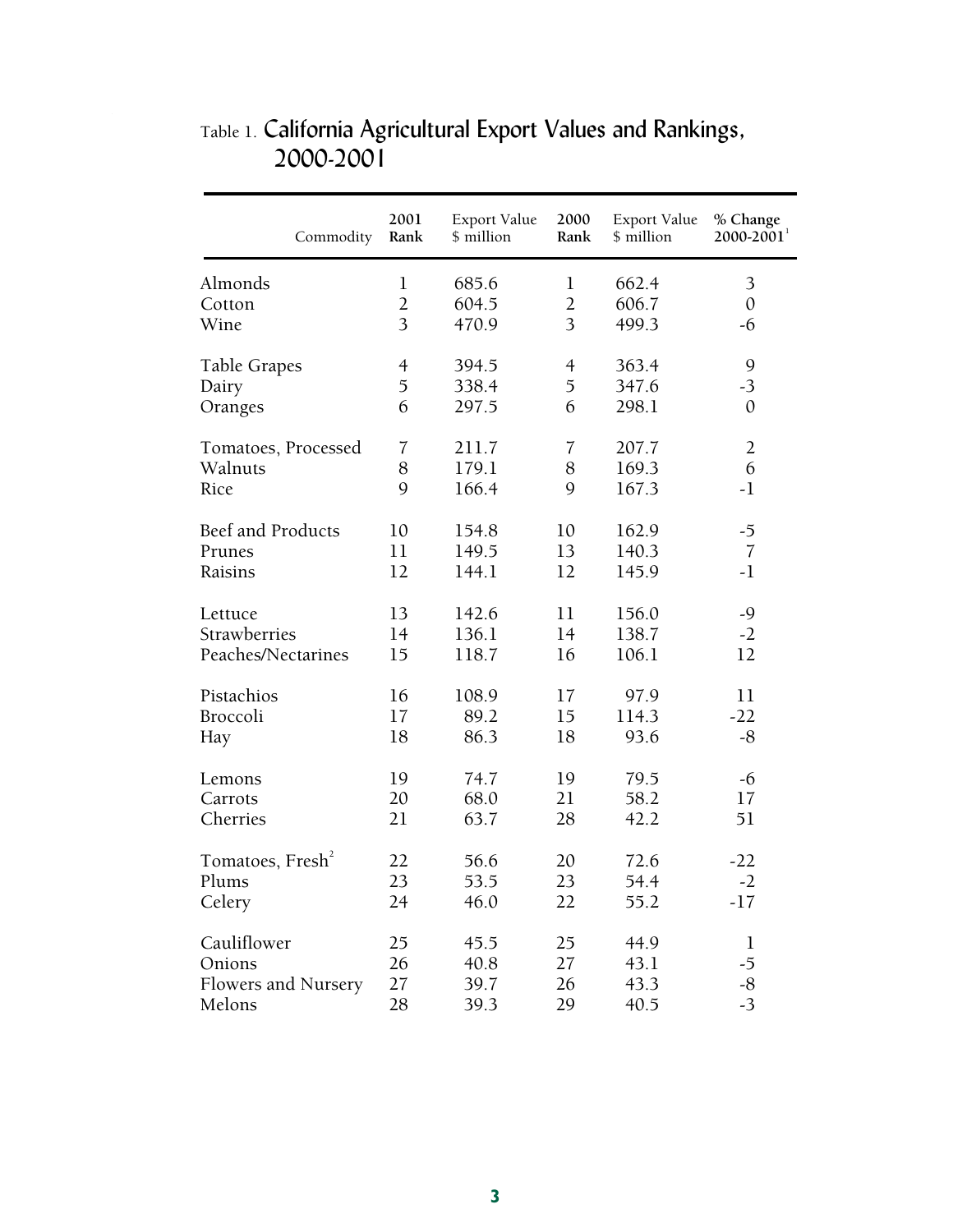| Commodity                             | 2001<br>Rank | Export Value<br>\$ million | 2000<br>Rank | Export Value<br>\$ million | % Change<br>$2000 - 2001$ <sup>1</sup> |
|---------------------------------------|--------------|----------------------------|--------------|----------------------------|----------------------------------------|
| Grapefruit                            | 29           | 38.9                       | 32           | 32.2                       | 21                                     |
| Grape Juice<br>Asparagus <sup>2</sup> | 30<br>31     | 31.4<br>31.0               | 31<br>24     | 32.5<br>46.8               | $-3$<br>$-34$                          |
|                                       |              |                            |              |                            |                                        |
| Potatoes <sup>2</sup>                 | 32           | 26.4                       | 33           | 29.3                       | $-10$                                  |
| Apples                                | 33           | 25.7                       | 30           | 37.1                       | $-31$                                  |
| Garlic                                | 34           | 24.8                       | 34           | 24.4                       | 1                                      |
| Pears                                 | 35           | 24.0                       | 35           | 20.3                       | 18                                     |
| <b>Bell Peppers</b>                   | 36           | 18.3                       | 36           | 20.1                       | $-9$                                   |
| Turkey                                | 37           | 17.4                       | 37           | 16.2                       | $\overline{7}$                         |
|                                       |              |                            |              |                            |                                        |
| Apricots                              | 38           | 15.6                       | 38           | 14.0                       | 11                                     |
| Cottonseed                            | 39           | 15.1                       | 39           | 12.6                       | 20                                     |
| byproducts <sup>2</sup><br>Dates      | 40           | 11.5                       | 41           | 11.3                       | $\overline{2}$                         |
|                                       |              |                            |              |                            |                                        |
| Chickens                              | 41           | 11.3                       | 43           | 10.5                       | 8                                      |
| Olives                                | 42           | 10.3                       | 40           | 12.3                       | $-16$                                  |
| Eggs                                  | 43           | 8.6                        | 44           | 9.7                        | $-12$                                  |
| Figs                                  | 44           | 6.7                        | 45           | 7.6                        | $-12$                                  |
| Kiwi                                  | 45           | 6.4                        | 46           | 6.7                        | $-3$                                   |
| Dry Beans                             | 46           | 5.6                        | 42           | 10.9                       | $-48$                                  |
|                                       |              |                            |              |                            |                                        |
| Wheat                                 | 47           | 3.9                        | 48           | 3.4                        | 15                                     |
| Mushrooms                             | 48           | 3.4                        | 50           | 2.4                        | 40                                     |
| Artichokes                            | 49<br>50     | 3.3<br>2.1                 | 49           | 2.7<br>3.4                 | 20                                     |
| Avocados                              |              |                            | 47           |                            | $-40$                                  |
| Total 50 Principal                    |              |                            |              |                            |                                        |
| Commodities                           |              | 5,348.6                    |              | 5,378.1                    | $-1$                                   |
| Total Other Products <sup>3</sup>     |              | 1,173.4                    |              | 1,148.3                    | $\overline{2}$                         |
| Total All Agricultural<br>Exports     |              | 6,521.9                    |              | 6,526.4                    | $\boldsymbol{0}$                       |

Table 1. California Agricultural Export Values and Rankings, 2000-2001 (continued)

\*Actual values are reported. Numbers may not equal due to rounding.

1 Revised 2000 data

 $\bar{z}$ 

<sup>2</sup>The methods used to determine exports for these commodities were updated in 2002 and

applied to 2001 data and revised 2000 data.<br><sup>3</sup>"Total Other Products" is composed of (1) highly processed products that are difficult to attribute to a specific commodity, such as mixtures of fruits, nuts and vegetables and other processed foods; and (2) animal and plant products marketed in such small quantities that they are not included in the 50 leading commodities.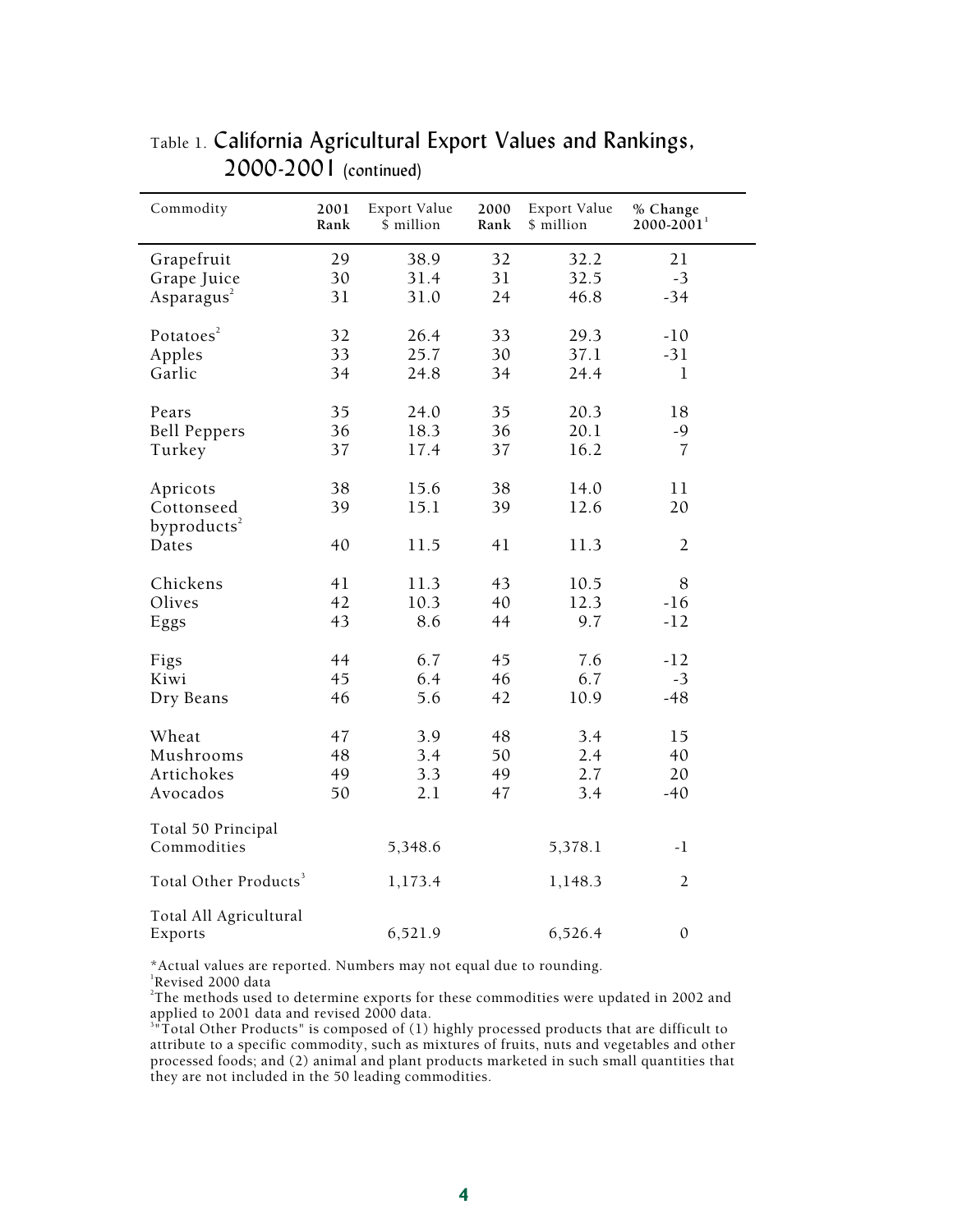peppers, carrots, and lettuce to Canada (above 80 percent) and hay to Japan (75 percent), others are shipped in large quantities to many destinations. For example, cotton and apples are widely distributed, with at least 6 destinations receiving 5 percent or more of these exports.

Figure 2 shows the share of total export value shipped to each of the top 9 countries and the EU as a group. Figure 2 shows that, as in previous years, Canada and Japan were the top two export destinations in 2001, each receiving approximately \$1 billion in exports. Together they accounted for about 41 percent of California's exports. Canada imported at least \$2 million of each of 41 different commodities, and Japan received \$2 million or more of exports of 31 different commodities. Canada's imports mainly consist of fruits and vegetables; it imports virtually no animal products from California. European Union countries as a group imported about \$1 billion of agricultural products from California in 2001. In our past reports, European countries, whether members of the European Union or not, were reported individually. This is problematic because of easy transshipment within Europe. It is often unclear if an imported product is consumed in the country into which it is initially shipped. This year we combined EU members.

#### Farm Quantity Exported

Table 3 shows the ratio of farm quantity exported to farm quantity produced in 2000 and 2001. We used standard USDA conversion ratios to translate export quantities of processed products back to farm gate

#### Figure 1. **California Agricultural Export Value by Commodity Group, 2001**



production. For example, to estimate the farm quantity equivalent of all grape products in terms of fresh grapes, we converted export quantities of raisins, wine and grape juice back to fresh grapes and then added this figure to fresh grape exports.

For some crops, such as cotton, the ratio of farm quantity exported to farm quantity produced may not represent the share of the year 2001's production because the exports may have been produced in a previous year and stored before export. For other crops that are not easily stored, such as lettuce and table grapes, this ratio approximates the annual share of farm production exported, except when harvest is late in the year and shipments take place early in the

Rest of

|                 | East Asia |       |    | Europe | No. America |       | NEST OF<br>World |
|-----------------|-----------|-------|----|--------|-------------|-------|------------------|
| Commodity group | Japan     | Total | EU | Total  | Canada      | Total | Total            |
| Animal products | 27        | 61    | 0  |        |             | 33    | 4                |
| Field crops     | 25        | 56    | 5  | 5      | 15          | 22    | 17               |
| Fruits          | 18        | 48    | 11 | 12     | 28          | 33    |                  |
| Tree nuts       | 12        | 22    | 49 | 51     | 6           | 9     | 18               |
| Vegetables      | 16        | 23    | 3  | 5      | 63          | 70    | 3                |
| Wine            | 10        | 15    | 62 | 64     | 17          | 17    | 4                |
| All commodities | 18        | 40    | 20 | 21     | 22          | 29    | 10               |

Table 2. Percent of California Export Value Shipped to Major Markets by Commodity Group,  $2001<sup>1</sup>$ 

<sup>1</sup>Dairy byproducts, flowers and nursery, and minor products are not included in this table. Totals may not add due to rounding.